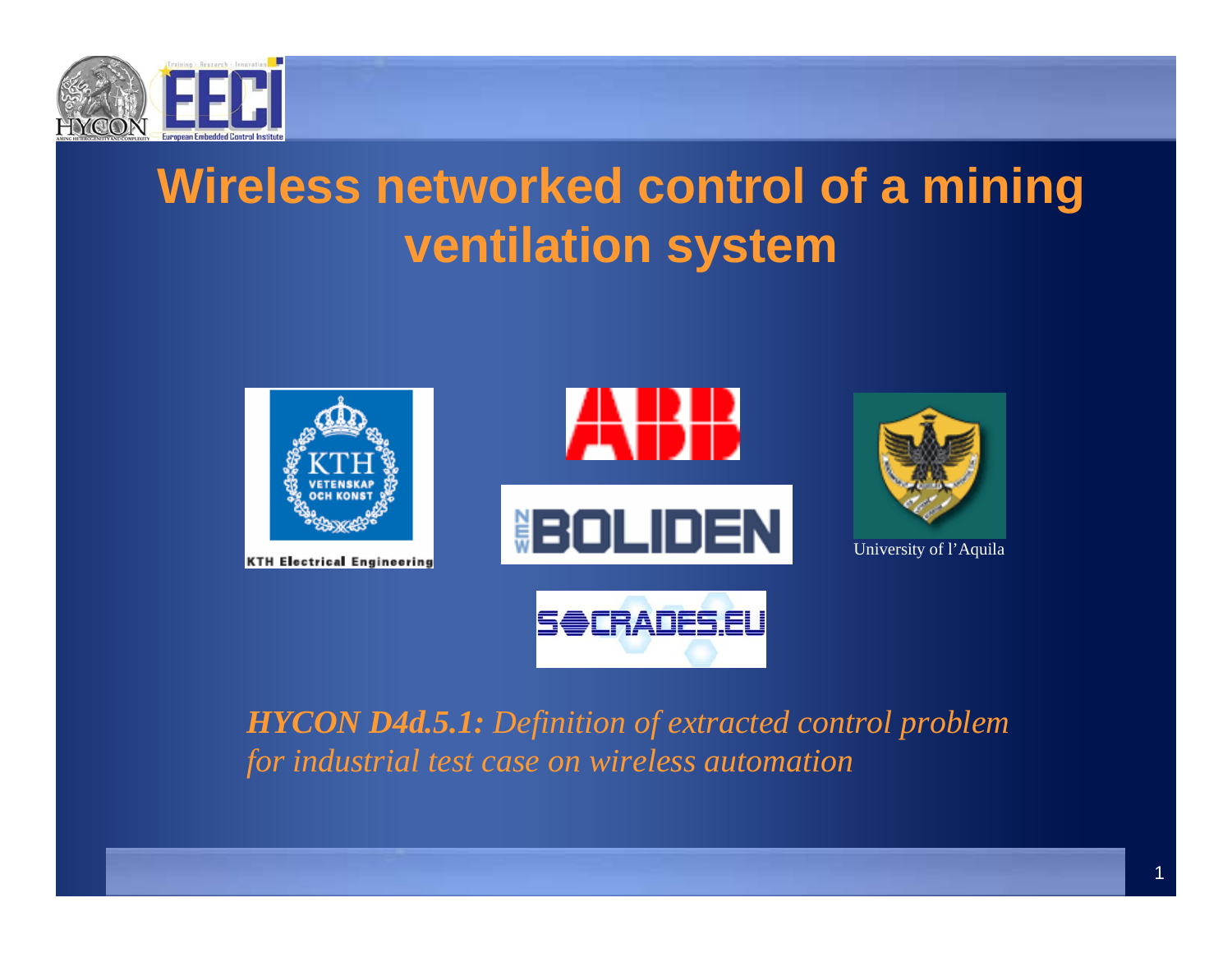

## Challenges in control over multi-hop wireless networks

## • Innovation:

- Distributed smart embedded devices
- –Flexibility, deployment in automation
- –Large scale systems with complex dynamics
- $\triangleright$  Integrate computation and communication in distributed control
- Technical issues:
	- Congestion resource allocation
	- Information availability
	- Control under generalized constraints (physical, transmission…)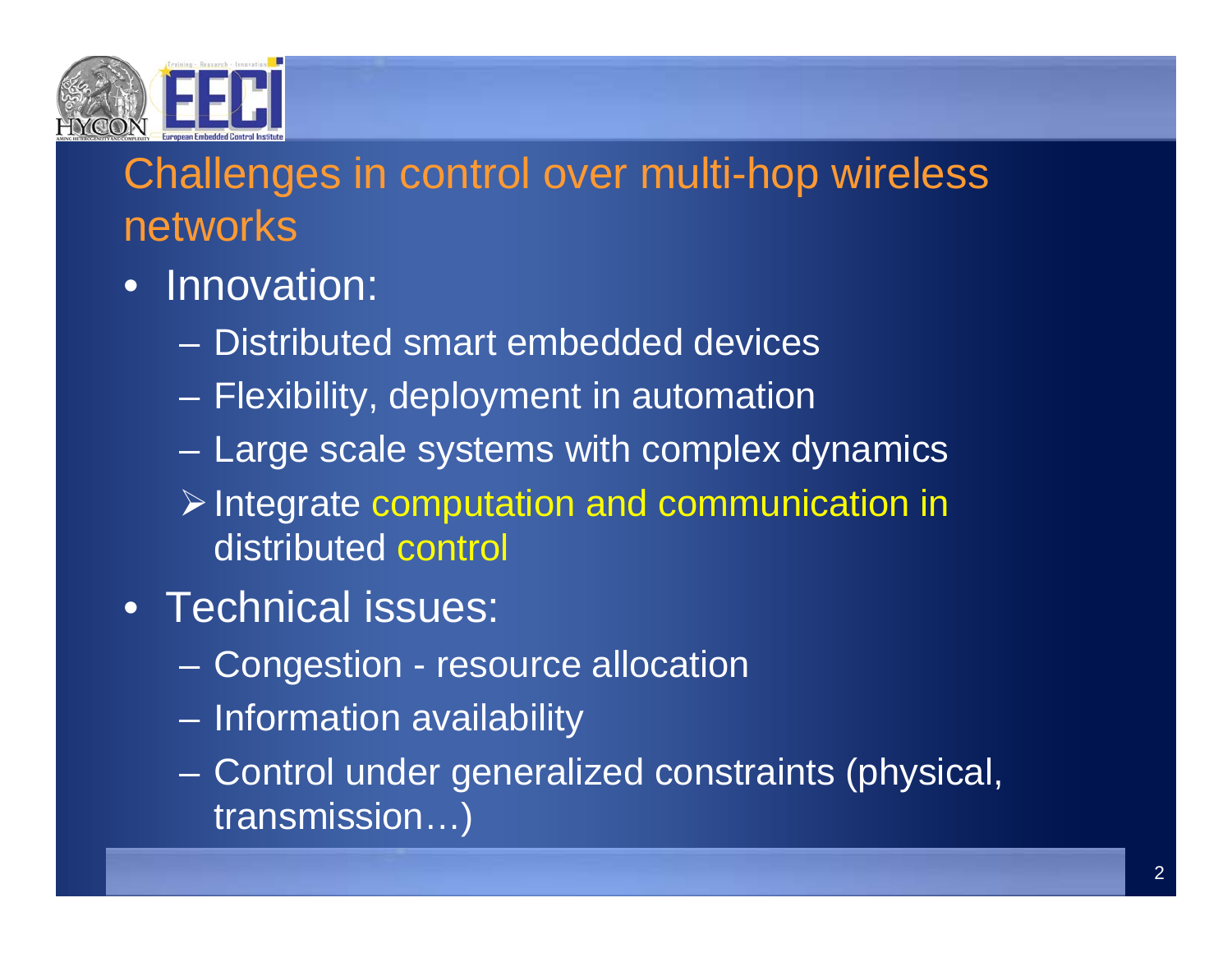

### i.e. Communication & control [Witrant & al., CCA 2007]







*Explicit* delay/jitter compensation

 $\Rightarrow$  Integrated control approach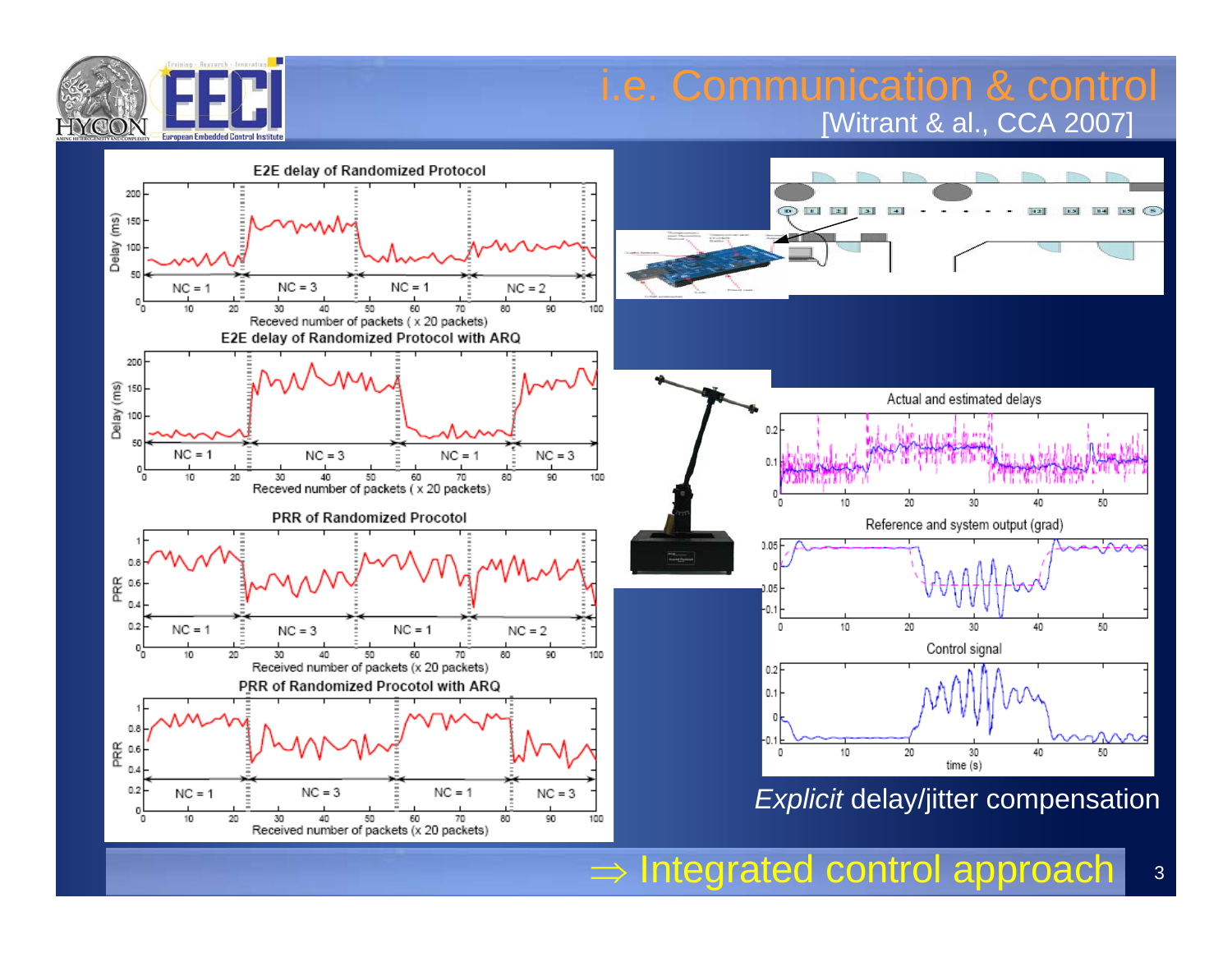

## Mining ventilation



 $\Rightarrow$  Minimize the amount of fresh air to save energy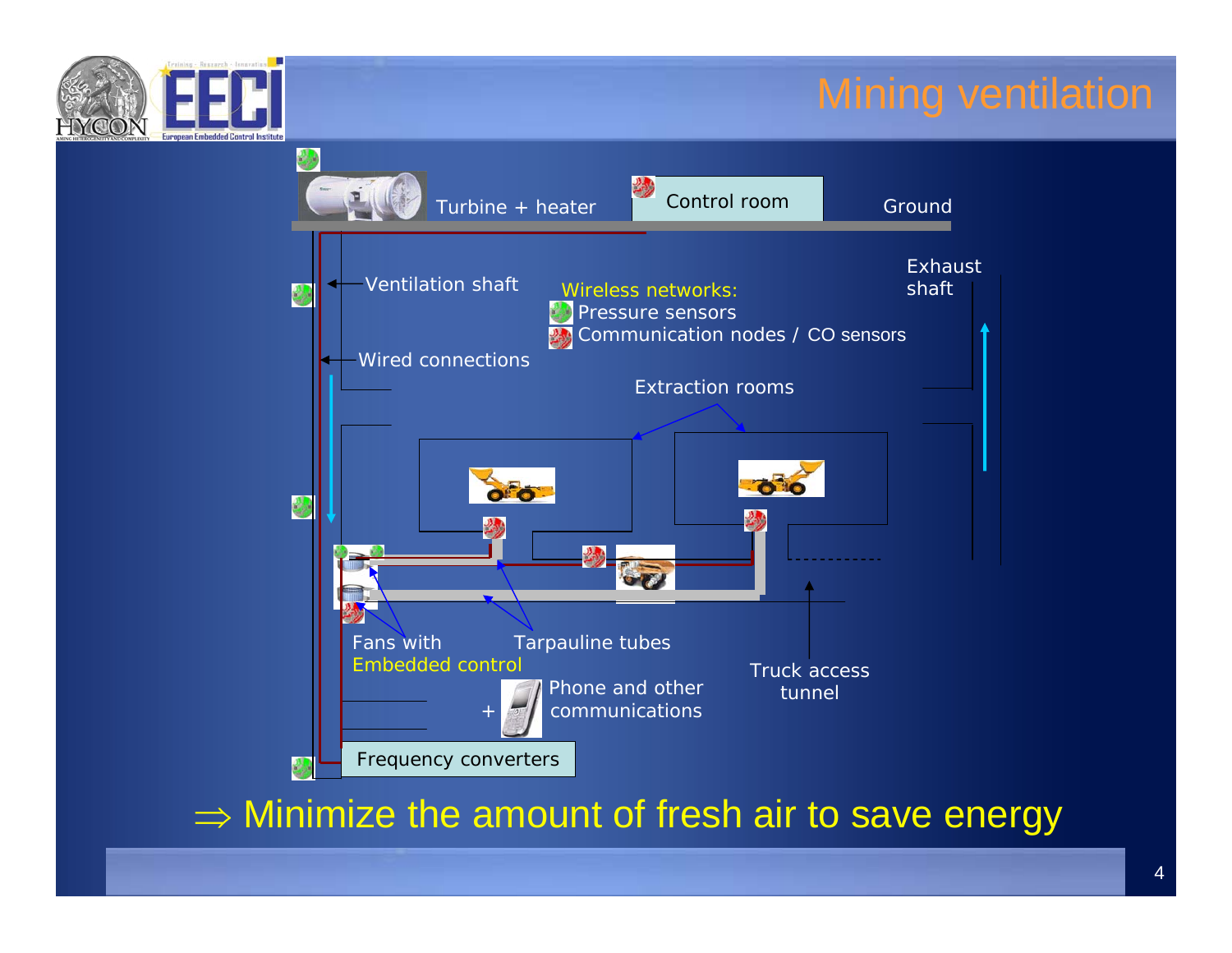## Embedded fan control:

- Hybrid control (threshold) based on average CO values

- Control room:
	- Use distributed measurements to reduce model complexity
	- Model-based control under physical & communication constraints
- Sensors and communication network:
	- Heterogeneous (wired-wireless) architecture
	- Uniform radio technology

$$
\tau(t) = n(t)F + \sum_{i=1}^{n(t)} (\alpha_i + \beta_i)
$$

### Compressible and viscous laminar flow

$$
\frac{\partial \rho}{\partial t} + \frac{\partial \rho u}{\partial x} = 0
$$
\n
$$
\rho \left( \frac{\partial u}{\partial t} + u \frac{\partial u}{\partial x} \right) = -\frac{\partial p}{\partial x} + \frac{\partial}{\partial x} \left[ (\lambda + 2\mu) \frac{\partial u}{\partial x} \right] + \frac{\partial}{\partial y} \left( \mu \frac{\partial u}{\partial y} \right)
$$
\n
$$
\frac{\partial p}{\partial y} = \frac{\partial}{\partial x} \left( \mu \frac{\partial u}{\partial y} \right) + \frac{\partial}{\partial y} \left( \lambda \frac{\partial u}{\partial x} \right)
$$
\n
$$
\rho c_v \left( \frac{\partial T}{\partial t} + u \frac{\partial T}{\partial x} \right) + \left( p + \frac{\rho u}{2} + \rho c_v T \right) \frac{\partial u}{\partial x} = \rho \dot{q} + \frac{\partial}{\partial x} \left( k \frac{\partial T}{\partial x} \right)
$$
\n
$$
+ \frac{\partial}{\partial y} \left( k \frac{\partial T}{\partial y} \right) + (\lambda + 2\mu) \left( \frac{\partial u}{\partial x} \right)^2 + \mu \left( \frac{\partial u}{\partial y} \right)^2
$$
\n
$$
p = \rho RT
$$
\nDistributed pressure  
\n**Sensors**  
\n
$$
\dot{p}(t) = Ap(t) + B \int_{-\tau(t)}^0 h(\theta) u(t - \theta) d\theta, \quad p(0) = p_0
$$
\n
$$
\text{Time-delay system}
$$

5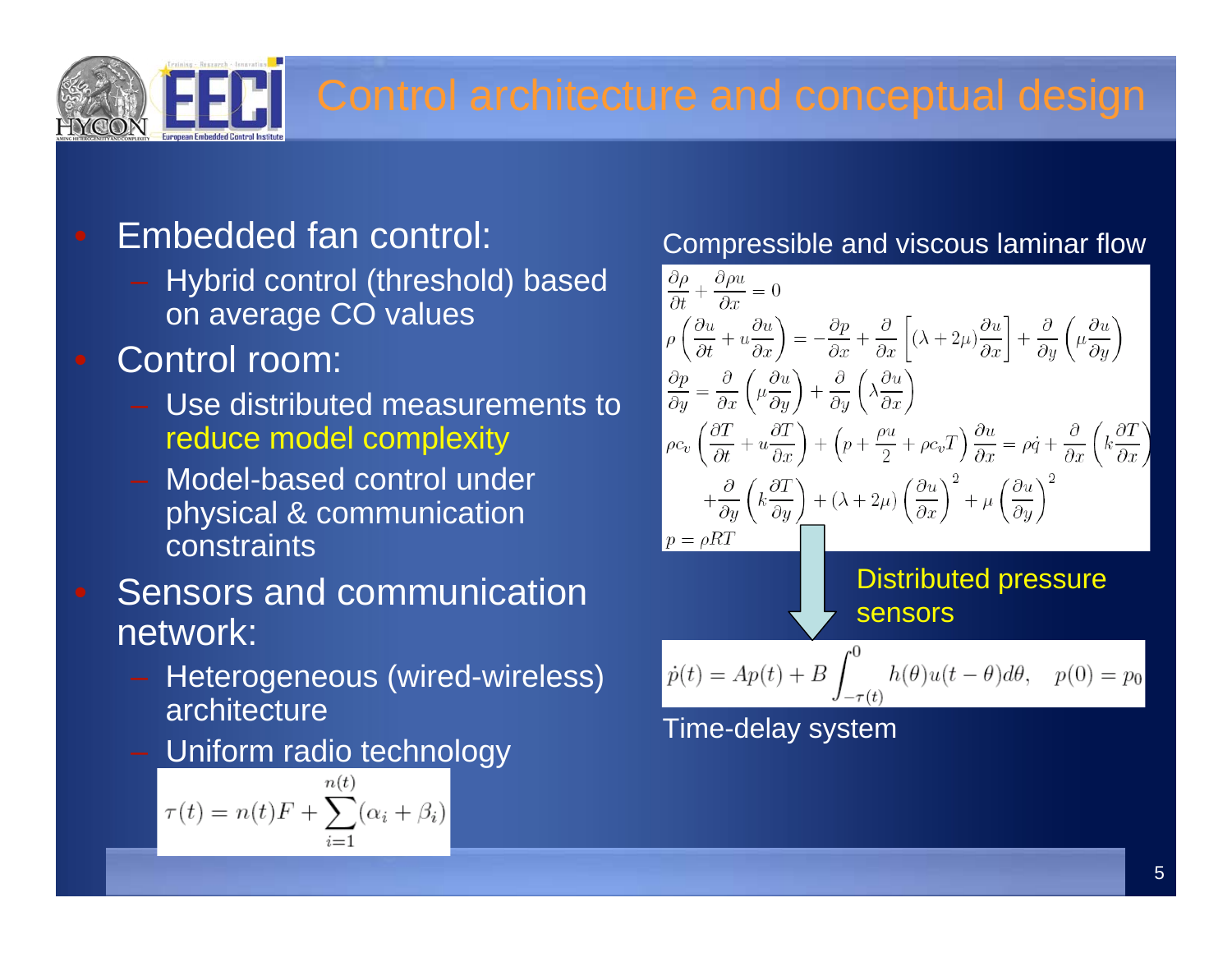

#### **Motivation**

Information technology components are increasingly used in complex engineering systems. The fundamental problems are essential both technologically and economically.

#### **Need**

The pervasive infiltration of computer systems (embedded systems and networks) in engineered products and in medicine and biology, requires transformational thinking and ideas in engineering research, education and entrepreneurship.

#### **Our view point**

¾ To use **model-based system integration methodology** combined with **an overall emphasis on compositional design methodology**. NEW DISCIPLINE!  $\triangleright$  The first very important step is to find a correct model of the system and its constraints such that it is in the same time **theoretically plausible** and **practically credible.**

#### **HOW to work?EECI provides the right framework for this new discipline. Its role:**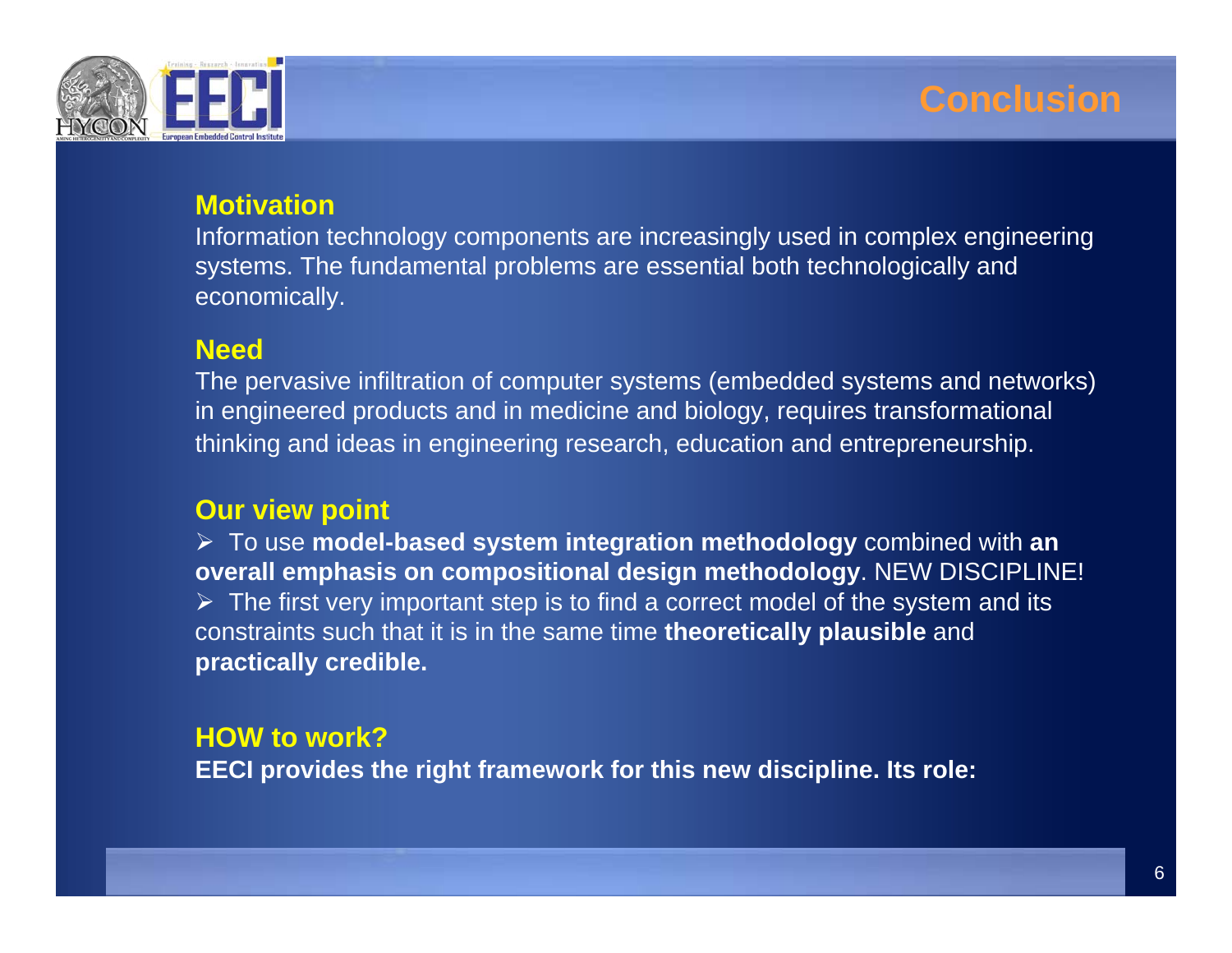



#### **The establishment of the EECI is expected:**

≻ to become a long-term world-wide renowned focal point by stimulating new collaborative (multi-national and multi-disciplinary) research on networked and embedded control



 $\triangleright$  to break down the barriers between the traditional disciplines

 $\triangleright$  to be a motor for the dissemination of methods and tools

 $\triangleright$  to promote the education of students and researchers and to transform engineering education

 $\triangleright$  to encourage the transfer of methodologies to industry and to learn new ways to enhance the transfer of innovation to products and the creation of an entrepreneurship culture

 $\triangleright$  to seek financial support from both industry (through industrial projects and teaching) and European and national research foundations